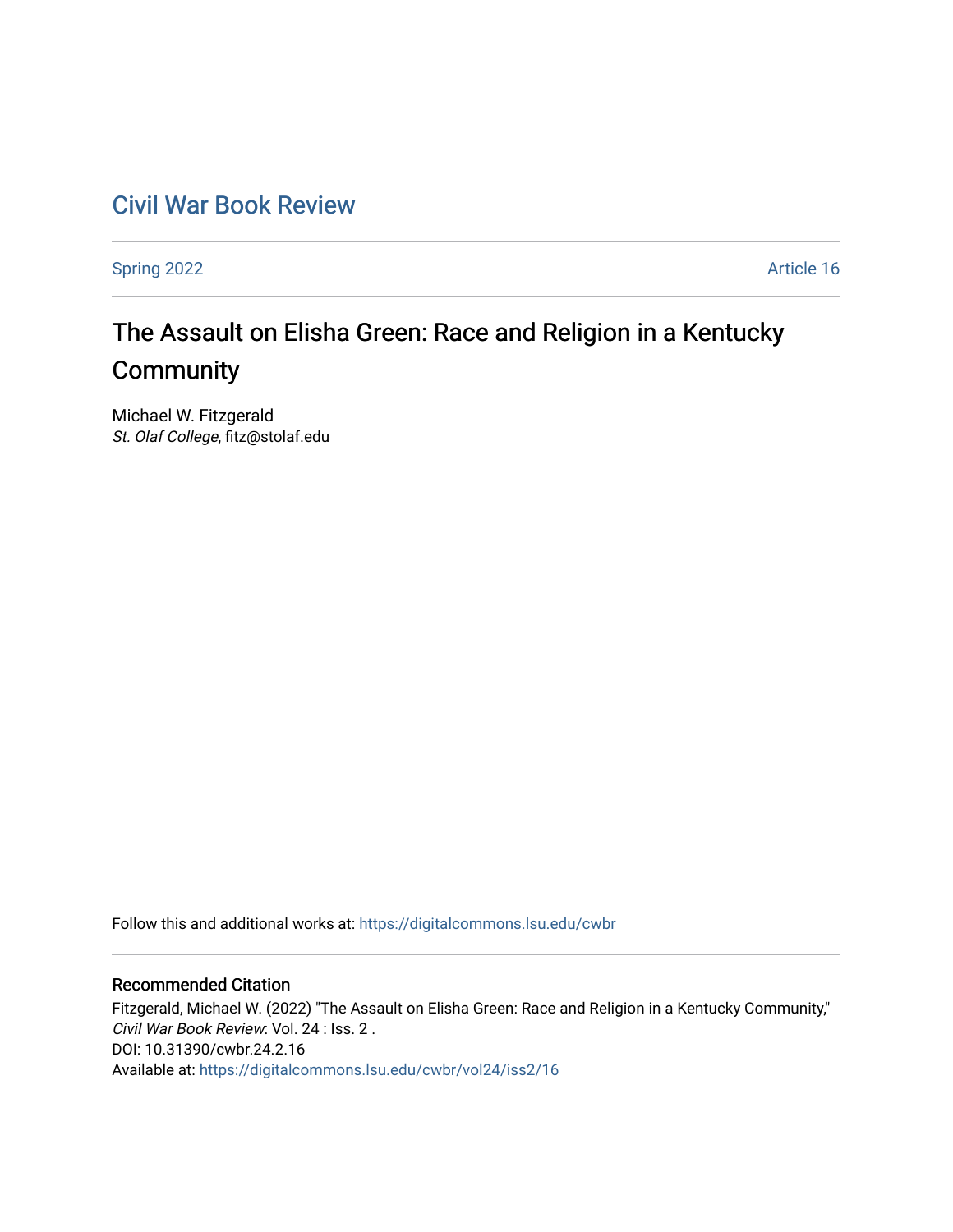## **Review**

### **Fitzgerald, Michael W.**

#### **Spring 2022**

**Runyon, Randolph Pau**l. *The Assault on Elisha Green: Race and Religion in a Kentucky Community*. University Press of Kentucky, 2021. HARDCOVER. \$32.95 ISBN 9780813152387 pp. 200.

In some respects, this modest book works. The author, a retired French professor with connections to northern Kentucky, has written on historical topics before. He knows how to tell a story. *The Assault on Elisha Green* examines one episode of racial violence, illuminating the lives of the people surrounding it. The author's judgement on what happened looks reliable, and it is inherently interesting material. The episode occurs on a railroad, which lends it special significance given the importance of transportation in Jim Crow and the emergence of the Civil Rights Movement. Also, Elisha Green was a Baptist minister whose behavior indicated a pattern of assertion of racial dignity, so the work intersects with the topic of the church as a seedbed of resistance. And this assault has the satisfying plotline of the racist perpetrators receiving a comeuppance of sorts. All that is to the good.

Since this book does a deep dive into one episode, discussion of specifics is necessary. In June 1883, the formerly enslaved minister Elisha Green sat in a railroad coach surrounded mostly by whites. Prior to Jim Crow in Kentucky, this was entirely legal and normal, and he did nothing to draw attention. His background as a preacher freed for his religious devotion gave him an unusual community profile. Several of the passengers were from Green's hometown of Maysville, on the northern border of the state. Despite all this, he ran into trouble. Two Southern Methodist ministers entered the car escorting a group of teenagers, students at their Millersburg Female College. Two of the students were left standing, and the college president, George T. Gould, asked that Reverend Green give up his seat. The only vacant seat in the car was the one next to him. Gould's request included the threat of a disturbance if not complied with. Green had broken his leg badly the previous year, and for that or whatever reason he refused to relinquish his seat. Clearly he was offended with "this educated dude of a white man" (116). The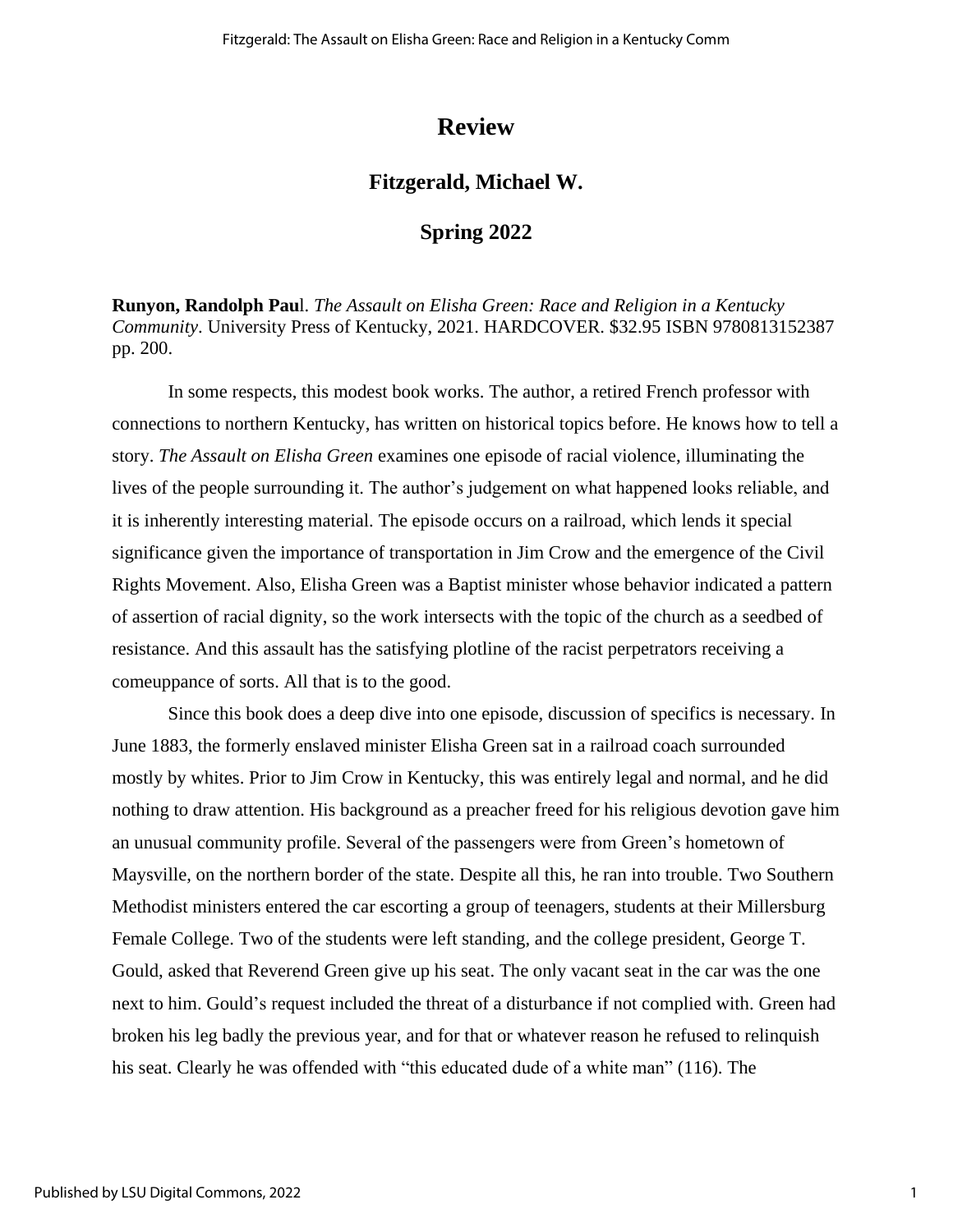passengers summoned the conductor, who backed Green's right to sit unmolested. Several men in the car then tried to defuse the situation by offering their seats.

None of this helped. College President Gould, egged on by at least one of the students, bridled at this perceived violation of racial protocol. As he later wrote, "If any man has fallen so low as to think white women should stand while negro men keep their seats him then I have insulted, and really do not care if I have" (116). He grabbed Reverend Green by the arm, trying to drag him out, and Green then reportedly pushed back or hit him. At that, Gould's colleague Frank Bristow intervened, revealing a gun and striking Reverend Green with a brass-bound valise. For good measure, Bristow threatened one of the white bystanders upon arrival at the next station. Reverend Green swore out a warrant for assault and battery, but he soon decided that his chances were better in civil court. He won his case, being awarded fifteen dollars damages from each man and court costs. In modern currency, that would amount to perhaps eight hundred dollars in all.

The nominal award might seem an injustice, but Green did not view it that way in his autobiography. It was a dramatic highlight of his life. The two assailants stood exposed to reputational damage, bolstered by testimony against them by the conductor and white men in the car. Despite his prominence in the Southern Methodist hierarchy, Gould had a spicy past. It seems that Gould and Bristow were romantically linked to their students, as Gould's church trials made clear. Mrs. Gould called her husband "a whore-monger, a seducer of young girls, a drunkard, hypocrite and a house-burner" (124). Gould also had a serious drinking problem, which had subjected him to a damaging investigation by his denomination. All this proved catnip for the press, much of which piled on Gould. As one newspaper observed, Gould and company placed themselves "in an ugly attitude before the public" (120). Paying the small judgement proved troublesome for Gould, who was already in financial difficulties. He lost his college position and headed west to New Mexico to divorce his wife and marry one of his students. After brief success as a non-denominational preacher, he encountered fresh humiliations there, winding up as a journalist. His second wife eventually left him on account of his drinking.

The story has other curious features which the author puts to sardonic use. The school promoted itself as an upholder of traditional southern values. The second assailant, Bristow, preened as a defender of southern white womanhood. It turns out he was a northern veteran who turned a new leaf after long residence in Tuscaloosa, Alabama, which the author could have